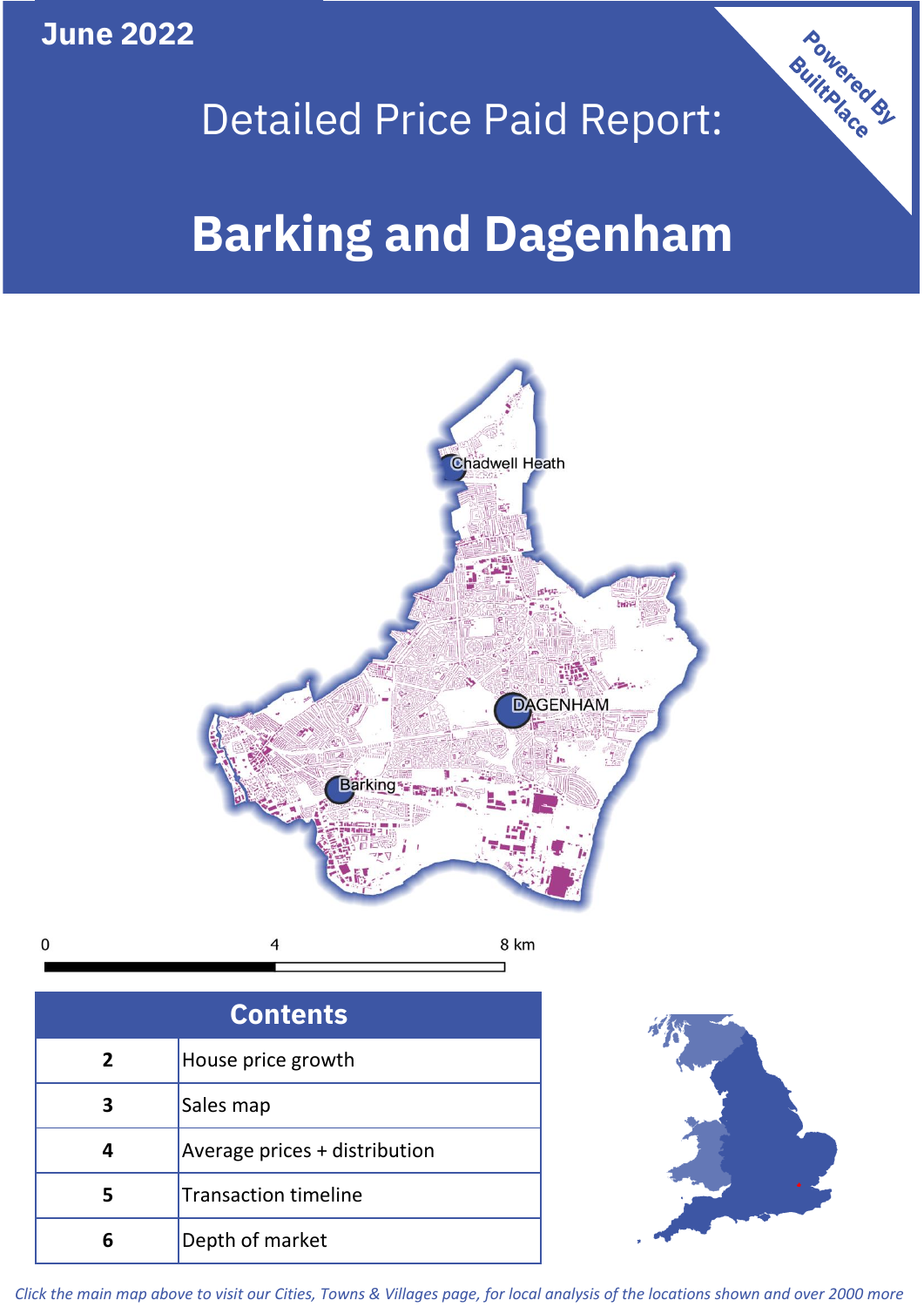## **Headline Data**

|                     | <b>Current level</b> | 3 month  | <b>Annual</b> | 5 year   | 10 year |
|---------------------|----------------------|----------|---------------|----------|---------|
| <b>House prices</b> | £336,126             | 3.1%     | 9.6%          | 22.4%    | 108.5%  |
| <b>Transactions</b> | 1,580                | $-10.4%$ | 14.5%         | $-25.0%$ | 7.1%    |

## **House Price Growth (April 2022 data)**

#### *Annual Change in House Prices*



House prices in Barking and Dagenham grew by 9.6% in the 12 months to April 2022 (based on 3-month smoothed data). By comparison national house prices grew by 10.7% and prices in London grew by 6.7% over the same period.

Barking and Dagenham house prices are now 76.6% above their previous peak in 2007, compared to +76.7% for London and +52.9% across England.



#### *Year-To-Date Change in House Prices, December to April*

Local prices have grown by 4.4% in 2022 so far, compared to growth of 2.5% over the same period last year.

#### *Source: OS OpenData; UK House Price Index (Contains HM Land Registry data © Crown copyright)*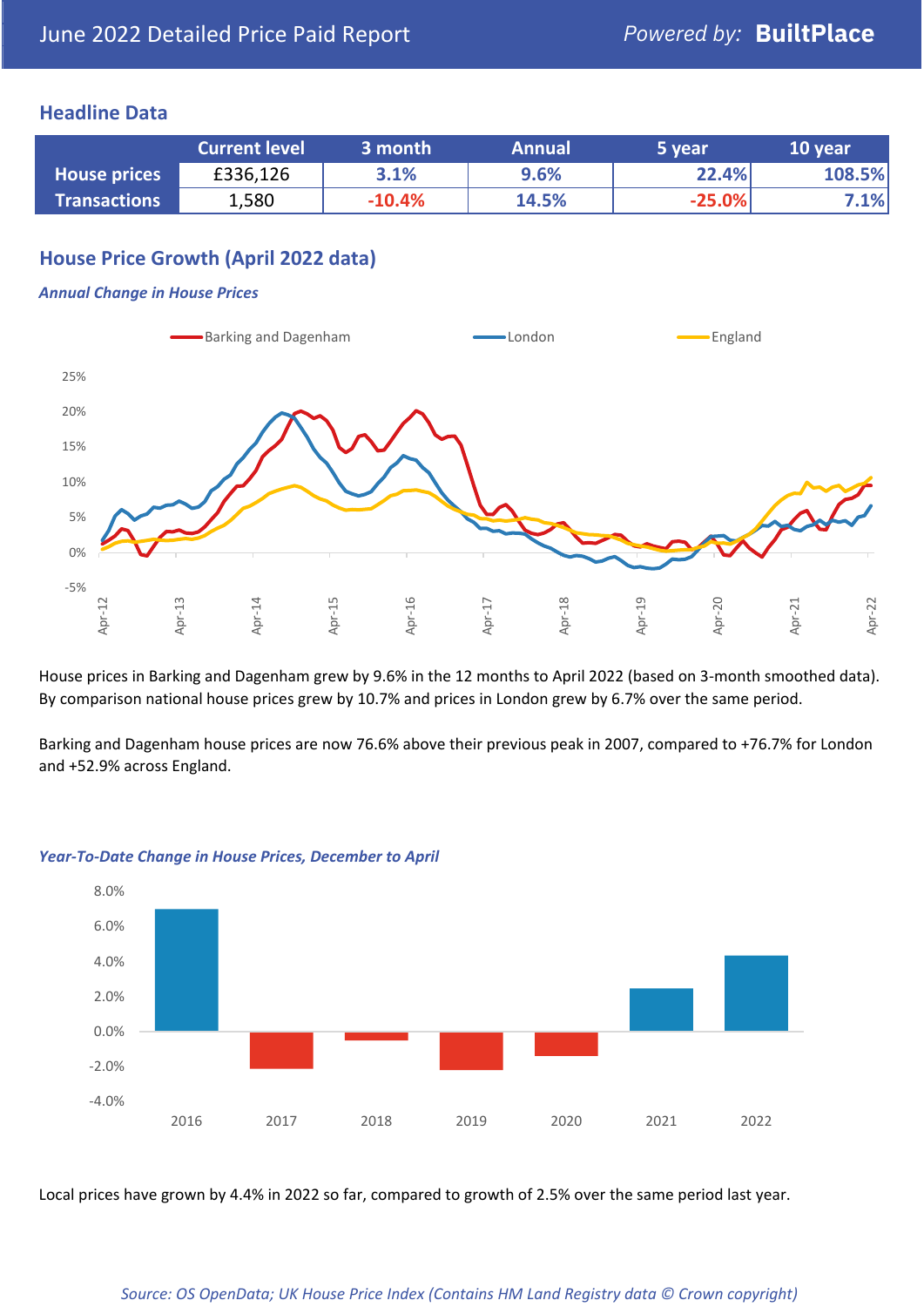## **House Price Map**

#### *12 months to April 2022*



*Each point is one postcode, coloured by the average value relative to all sales in this local authority (price bands are LA-specific quintiles).*

## **Map Key**

| Min      | Max      |                            |
|----------|----------|----------------------------|
| Up to    | £250,000 | 1st quintile / lowest 20%  |
| £250,000 | £322,000 | 2nd quintile               |
| £322,000 | £353,000 | 3rd quintile               |
| £353,000 | £404,000 | 4th quintile               |
| £404,000 | and over | 5th quintile / highest 20% |

## *Source: OS OpenData; UK House Price Index (Contains HM Land Registry data © Crown copyright)*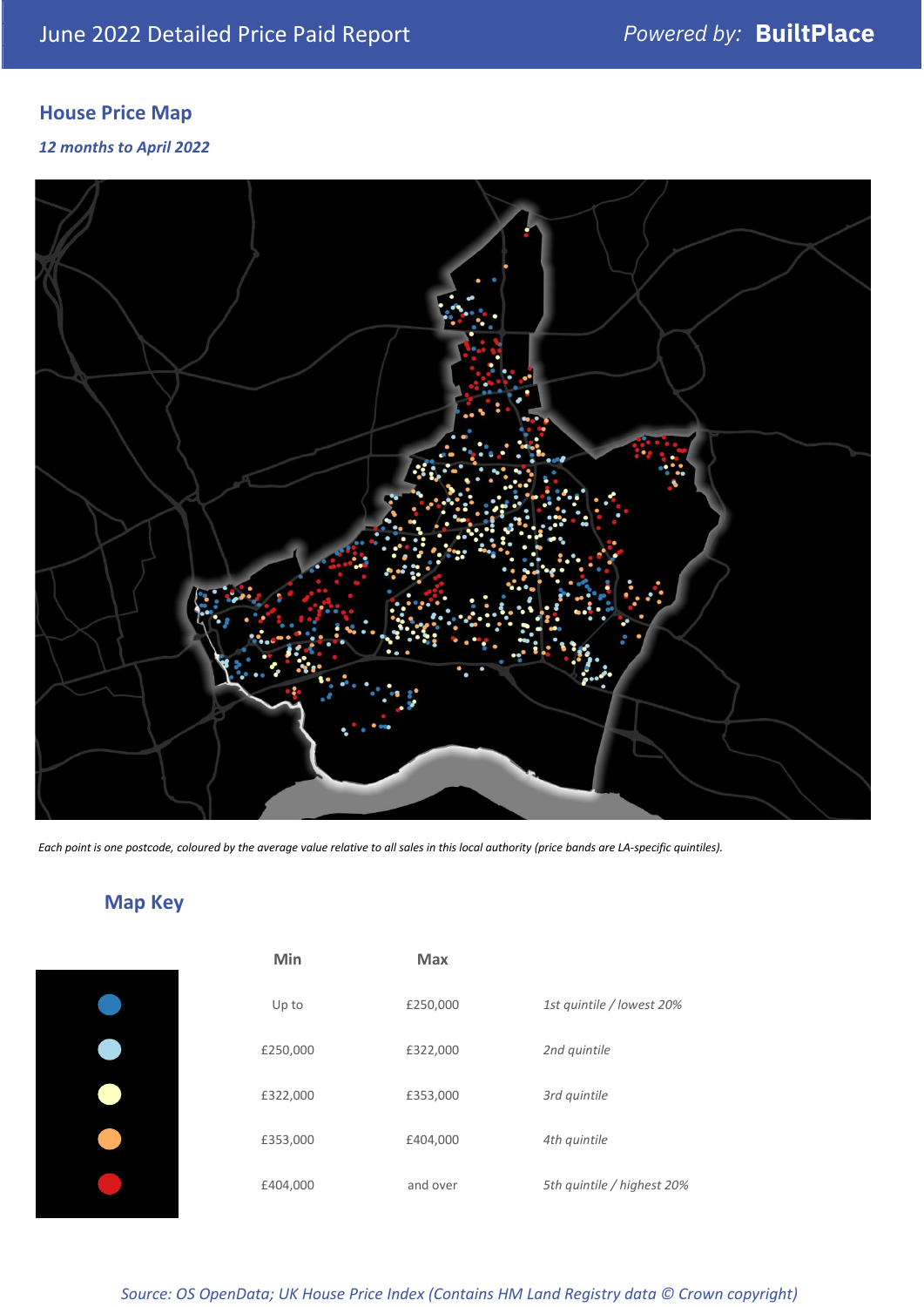## **Average House Price by Property Type**

#### *12 months to April 2022*



|                 | <b>New</b>           | <b>Second hand</b> |  |  |
|-----------------|----------------------|--------------------|--|--|
| <b>Flat</b>     | £246,968             | £215,925           |  |  |
| <b>Terraced</b> | £225,000             | £361,619           |  |  |
| Semi-detached   | No recorded<br>sales | £417,900           |  |  |
| <b>Detached</b> | No recorded<br>sales | £498,706           |  |  |

## **House Price Distribution by Year**

*All properties, by price band and calendar year (2020 = year to date)*

|                    | 1997 | 2002 | 2007 | 2012 | 2017 | 2019 | 2020 |
|--------------------|------|------|------|------|------|------|------|
| <b>Under £100k</b> | 98%  | 32%  | 1%   | 4%   | 1%   | 0%   | 0%   |
| £100-200k          | 2%   | 65%  | 65%  | 67%  | 9%   | 10%  | 10%  |
| E200-300k          | 0%   | 2%   | 32%  | 27%  | 43%  | 20%  | 19%  |
| E300-400k          | 0%   | 0%   | 2%   | 2%   | 40%  | 50%  | 49%  |
| £400-500k          | 0%   | 0%   | 0%   | 0%   | 7%   | 15%  | 17%  |
| <b>£500k-1m</b>    | 0%   | 0%   | 0%   | 0%   | 1%   | 4%   | 6%   |
| £1-2m              | 0%   | 0%   | 0%   | 0%   | 0%   | 0%   | 0%   |
| <b>Over £2m</b>    | 0%   | 0%   | 0%   | 0%   | 0%   | 0%   | 0%   |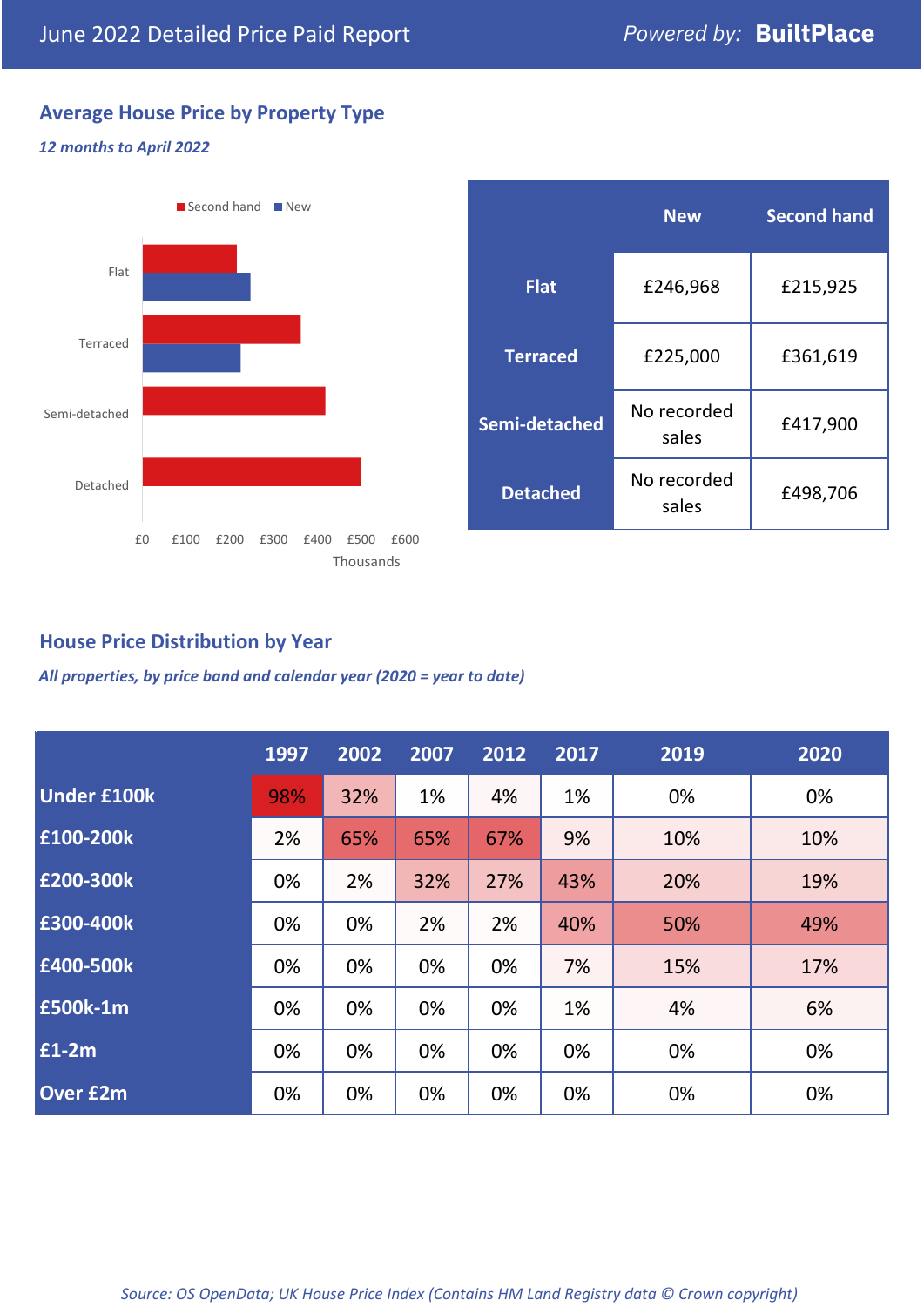## **Transactions (February 2022 data)**

*Annual Transactions, Indexed (2001-05 average = 100)*



There were 1,580 transactions in Barking and Dagenham during the 12 months to February 2022. This is 46% of the average from 2001-05 and suggests activity is significantly below pre-downturn levels.

Transactions in Barking and Dagenham have fallen by 30.1% since 2014, compared to changes of -21.3% for London and - 7.7% for England.



#### *Cash and New Build Sales as % of Total, by Year*

*Note: The data on this page EXCLUDES transactions identified as transfers under a power of sale/repossessions, buy-to-lets (where they can be identified by a mortgage), and transfers to non-private individuals - i.e. it comprises only Land Registry 'A' data.*